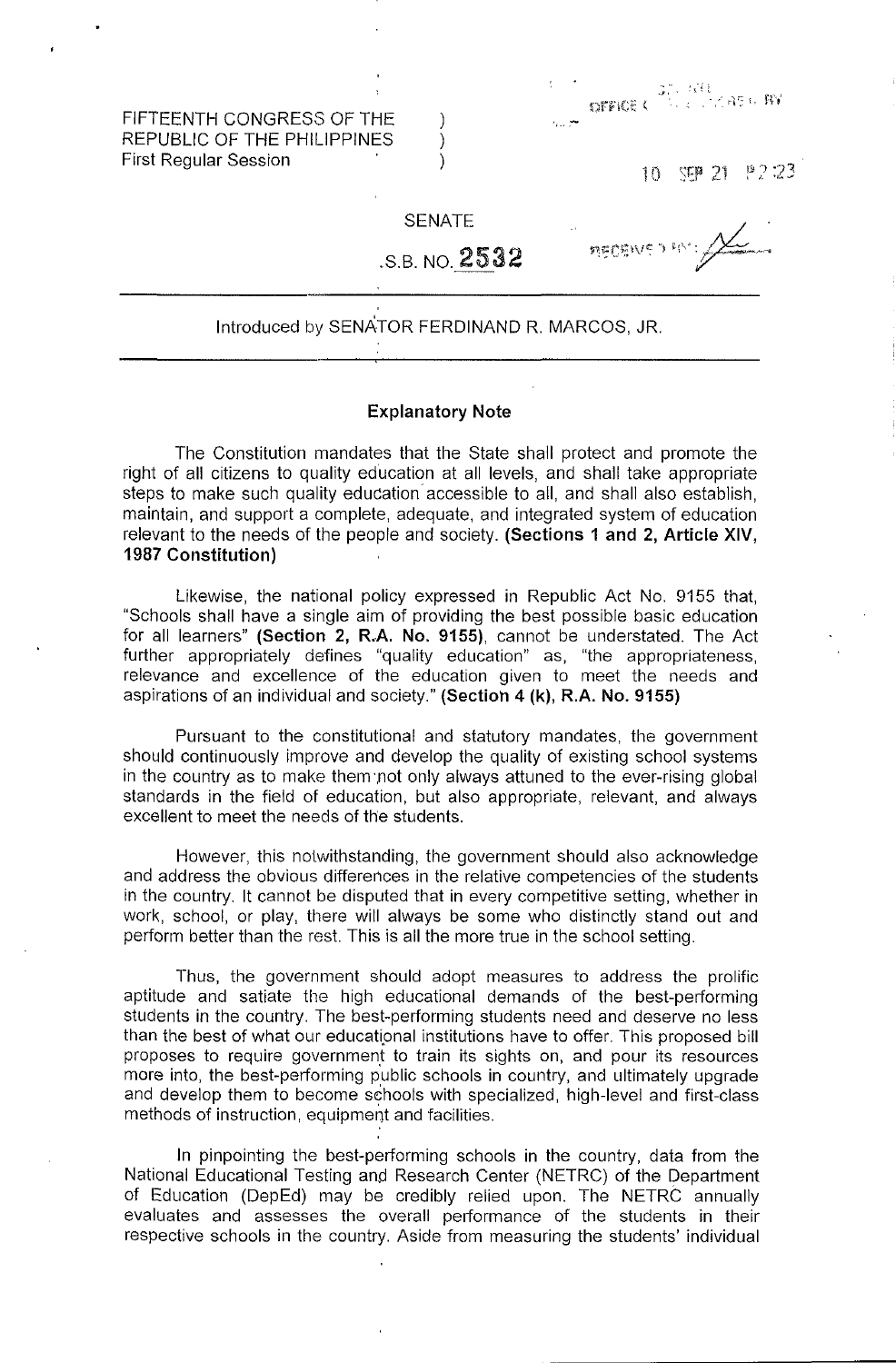aptitudes, the Center also is able to cull from these individual results the respective schools' overall performance, through their Mean Percentage Scores (MPS) or, simply, the Achievement Rate.

Considering budgetary constraints, the government can prudently start the maiden school development program on a regional basis. Through data from the NETRC, the DepEd can already select and prioritize the worthy schools to be covered by this proposed bill by selecting the top-ranking school in each region.

For the same reason, the best students should likewise have access to best libraries. Hence, as a coordinate measure after identifying the schools to be developed, the existing public libraries, in this case the "Library Hubs", which are being operated and managed by the DepEd, that are nearest and most physically and economically accessible to these schools by public transportation shall likewise be developed and upgraded into first-class public libraries.

By the passage of this bill, the State will not only begin to address the special and high demands of the best students in the country, in the short term; it will also gradually improve and upgrade the over-all quality of the public school system and libraries **in** the country in the long term.

In view of thereof, the passage of this bill is earnestly requested.

**FERDINAND R. MARCOS, JR**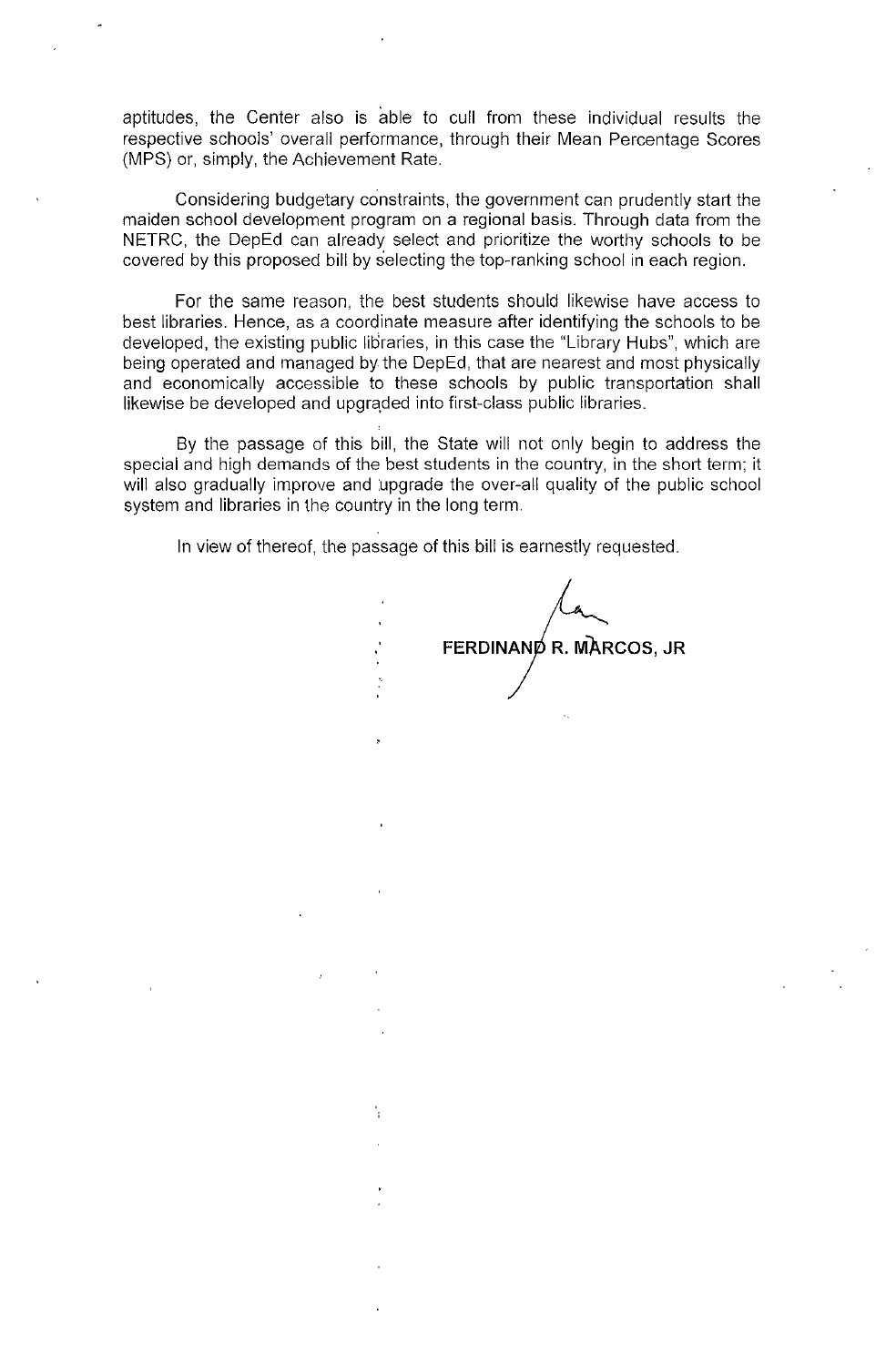FIFTEENTH CONGRESS OF THE REPUBLIC OF THE PHILIPPINES . First Regular Session

 $\mathbf{GFR}$ is (, $\mathbf{GFR}$  $\hat{K}$ 

**ACCENT** J OY

 $\frac{1}{2}$ NEP 21 P 2:23

**SENATE** SENATE BILL NO. 2532

) ) )

Introduced by Senator FERDINAND R. MARCOS, JR.

## AN ACT ESTABLISHING A NATIONAL FIRST-CLASS DEVELOPMENT PROGRAM OF PUBLIC ELEMENTARY AND SECONDARY SCHOOLS AND PUBLIC LIBRARIES AND APPROPRIATING FUNDS THEREFOR, AND FOR OTHER PURPOSES

Be it enacted by the Senate and the House of Representatives of the Philippines in Congress Assembled:

SECTION 1. Short Title. - This Act shall be known as the "First-Class" Public Schools and Libraries Act of 2010."

**SECTION 2. Declaration of Policy.** - The quality of education in the country shall be constantly upgraded. In the case of public schools, their educational systems and facilities and public libraries shall developed and upgraded regularly in order to be at par with global standards, and appropriate, relevant, and always responsive to the needs of the students.

However, consistent also with the policy to meet the relative needs and aspirations of the students, the State shall convert best-performing public elementary and high schools into first-class educational institutions. In determining the model schools for the first-class development program, the achievement rate of the public schools shall primarily be considered.

SECTION 3. National School Development Program. - Consistent with its statutory mandate, objectives; and functions, the Department of Education (DepEd) shall pursue a continuing development program of the school system of the country as to make it globally competitive, consistent with the rising global standards of education and the advancements in technology.

SECTION 4. First-Class Public School Development Program. - There shall also be a first-class public school development program, whereby the bestperforming public elementary and secondary school of each region of the country shall be upgraded and converted into first-class schools, with the best and most advanced methods of instruction, equipment and facilities.

In the determination and selection of the model school for every region to be made beneficiary of the regional first-class school development program, the average Mean Percentage Scores (MPS) or the "Achievement Rates" of the schools for the past five (5) years from effectivity of this Act, as computed by the National Educational Testing and Research Center (NETRC) of the DepEd, shall be exclusively used and considered as basis thereof.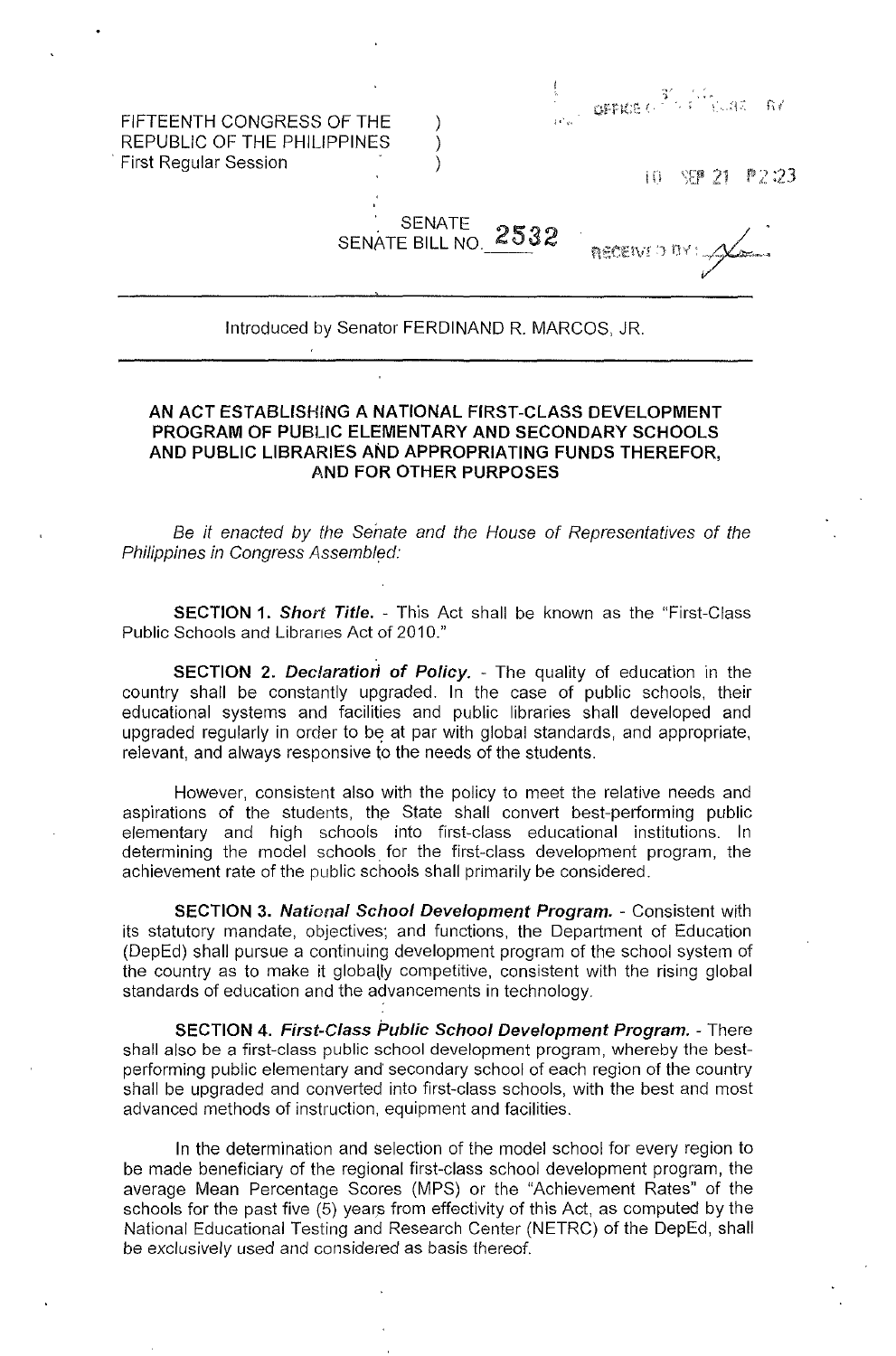The development program shall address all crucial factors for overall improvement of the model schools, such as, but not limited to, curriculum development, curriculum delivery, methods of instructions, materials, equipment and facilities, values and ethics, sports and extra-curricular activities development library, school management, teacher-training and faculty development, school environment, parental and community involvement, public accountability, and such other criteria as may be agreed upon by the First-Class Public School Development Committee.

SECTION 5. First-Class Public School Development Committee. - The DepEd is hereby mandated to form and convene a First-Class Public School Development Committee that shall undertake the following duties:

1) Implement, manage, and administer the Program;

•

- 2) Prepare a comprehensive and detailed plan for the overall improvement and upgrading of the model schools into first-class public school;
- 3) Quality control over the procurement of materials and equipment, construction, and faculty and personnel employment of the first-class schools;
- 4) Exercise control and supervision over the administrators, faculty, and non-teaching staff of the first-class schools;
- 5) Monitor and evaluate the performance and consistency of the firstclass.

The Committee shall be' composed of the following: the Secretary of Education, as the ex officio Chairman; one (1) representative each from the University of the Philippines-Integrated School, Ateneo de Manila University, De La Salle University-Greenhills, and University of Santo Tomas; and the Director of the National Library.

SECTION 6. Development of the Nearest Library Hubs. - The DepEd Library Hub nearest and most physically and economically accessible by public transportation to the model school for every region shall also be simultaneously upgraded and converted into first-class public libraries, with the best and most advanced materials, equipment and facilities.

**SECTION 7. Time Frame. - The DepEd shall immediately commence the** first-class school and library development and shall accomplish and complete the same within five (5) years from effectivity of this Act. Thereafter, the Committee is mandated to manage and maintain the model schools and libraries in the best shape and first-class condition, as provided in Section 5 hereof.

SECTION 8. Continuing First-Class Development Program. - As far as practicable, the DepEd, through the Committee, may expand the program to cover other best-performing public schools in each region, in accordance with the provisions of this Act and its implementing rules and regulations.

SECTION 9. Funding Sources. - Sources of funding or appropriations for this Act shall include the following:

- a) Yearly appropriations of no less than One Hundred Million Pesos (PhP100,OOO,OOO.OO) in the General Appropriations Act;
- b) Yearly contribution in the amount of five percent (5%) of the annual revenue of the Philippine Amusement and Gaming Corporation (PAGCOR);